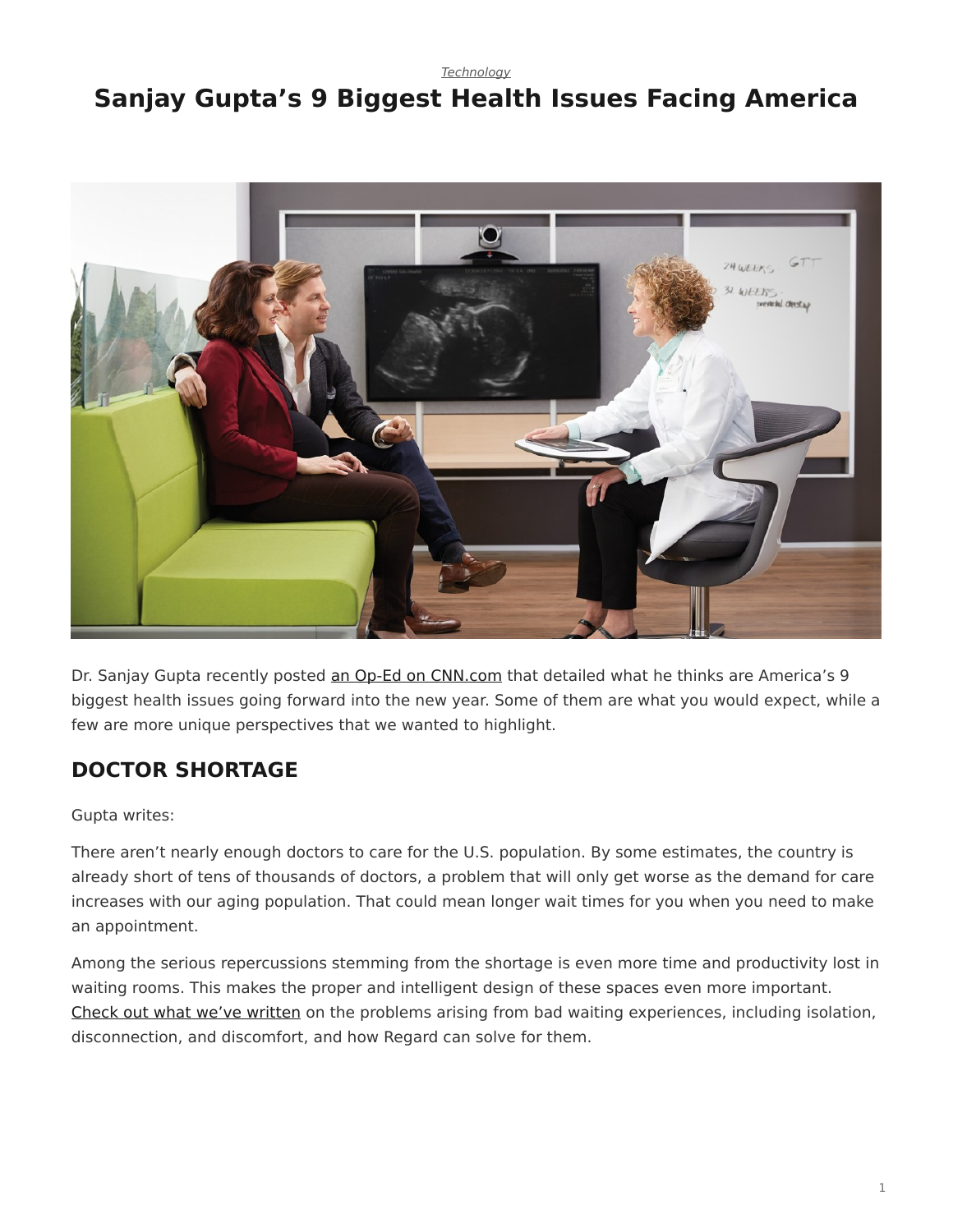## **HOSPITAL ERRORS AND INFECTIONS**

### Gupta asks:

Hospital mistakes and infections are still one of the leading causes of preventable death (indeed, some studies suggest "hospital-acquired conditions" kill more people than car accidents or diabetes). What else can hospitals do to prevent these mistakes and infections? Can technology like e-prescriptions and electronic health records prevent problems that most often occur: the mistakes caregivers make with a patient's drugs?

Gupta says that most of these errors result from preventable caregiver mistakes. Technology can be a boon to healthcare, but mistakes are inevitable when caregivers and clinicians are overworked and stressed. [Respite areas and workspaces](/blog/a-time-for-change-in-clinician-workspaces/) designed to give clinicians privacy could be crucial to further lowering these error rates in 2015.

# **MORE DO-IT-YOURSELF HEALTH CARE: APPS AND TECHNOLOGY**

### According to Gupta:

Technology has made do-it-yourself patient care much easier. This goes beyond just a patient's ability to look up their symptoms online. There are apps to help with autism, apps that can simulate a check-up, apps that can monitor conditions. But how does all this helping yourself make your health care better? How much is too much? And what does this mean for your privacy?

Technology has the ability to make a big impact in people's wellbeing this year and into the future. Something to monitor, however, is the possibility of an over-reliance on apps to make diagnoses; we've written before on [the importance of the physical](/blog/skip-your-annual-physical) and a face-to-face relationship with your doctor.

### **Missing work-life balance**

Gupta writes:

Americans spend more time on the job than most other developed countries. We don't get as much vacation, we don't take what vacation we have, and we are prone to working nights and weekends. This stress has a negative impact on Americans' health. What are companies doing to help? Can technology change this phenomenon?

Again, the value and importance of well-designed workspaces comes up. Especially as they are forced to work longer, harder shifts, clinicians and caregivers need proper respite areas for them to relax and recharge their batteries.

### **Any other health issues that Dr. Gupta left off his list?**